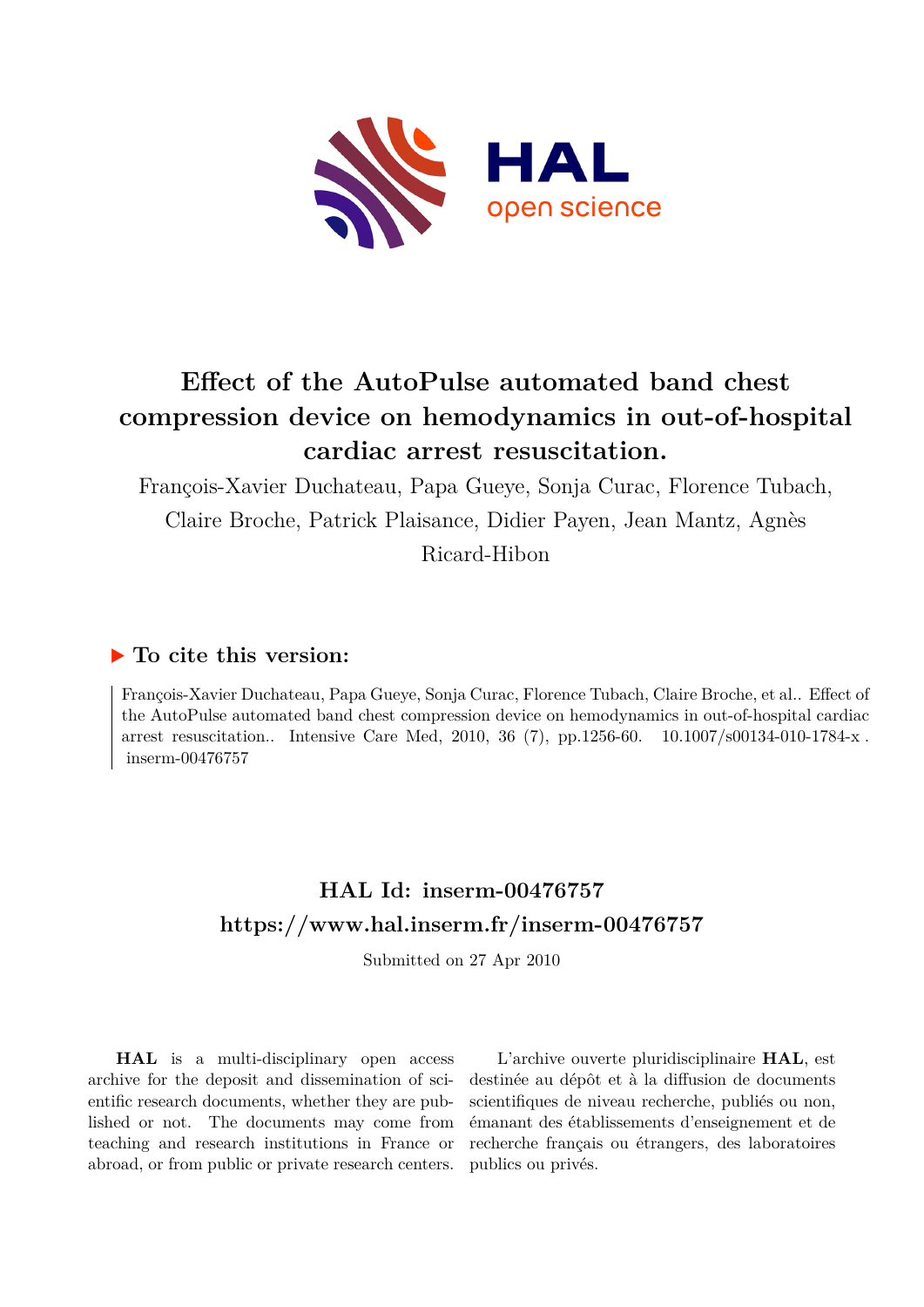## *Effect of the AutoPulse automated band chest compression device on hemodynamics in out-of-hospital cardiac arrest resuscitation*

**Fran**ç**ois-Xavier Duchateau** 1 \* **, Papa Gueye** <sup>2</sup> **, Sonja Curac** <sup>1</sup> **, Florence Tubach** <sup>3</sup> **, Claire Broche** <sup>2</sup> **, Patrick Plaisance** <sup>4</sup> **, Didier Payen**  2 **, Jean Mantz** <sup>1</sup> **, Agn**è**s Ricard-Hibon** <sup>1</sup>

*Service d Anesth sie-r animation 1*  ' é é *AP-HP , H*ô*pital Beaujon , Clichy,FR*

*Service d Anesth sie R animation 2*  ' é é *AP-HP , H*ô*pital Lariboisi*è*re , Paris,FR*

*Unit de Recherche Clinique 3* <sup>é</sup> *AP-HP , H*ô*pital Bichat - Claude Bernard , FR*

*Service des Urgences 4 AP-HP , H*ô*pital Lariboisi*è*re , FR*

\* Correspondence should be adressed to: François-Xavier Duchateau <fxduchateau@orange.fr >

## **Abstract**

**Purpose**

**Guidelines for advanced life support (ALS) of cardiac arrest emphasize continuous and effective chest compressions as one of the main factors of cardiopulmonary resuscitation (CPR) success. The use of an automated load distributing chest compression device for CPR is promising but initial studies on survival show contradictory results. The aim of this study was to evaluate the effect of use of Autopulse**™ **on blood pressure (BP) in out-of-hospital cardiac arrest patients.**

#### **Methods**

**This prospective study included adult patients presenting with in refractory out-of-hospital cardiac arrest. Invasive arterial BP produced by AutoPulse**™ **was compared to BP generated by manual cardiopulmonary resuscitation (Active Compression Decompression). Systolic, diastolic and mean BP and end-tidal carbon dioxide were recorded before and after initiating up the automated band device for each patient. The comparison of diastolic BP produced by manual vs automated chest compressions was the primary end point.**

### **Results**

**Hemodynamics are reported and analyzed in 29 patients. Median diastolic BP increased after starting Autopulse**™ **from 17**[**11**–**25**] **mmHg to 23**[**18**–**28**] **mmHg (p<0.001). Median systolic BP increased from 72**[**55**–**105**] **mmHg to 106**[**78**–**135**] **mmHg (p**=**0.02). Mean BP**  $i$  increased from 29 $[25-38]$  mmHg to 36 $[30-15]$  mmHg (p=0.002). On the other hand, ETCO<sub>2</sub> did not increase significantly with **Autopulse**™ **(21**[**13**–**36**] **vs 22**[**12**–**35**] **mmHg, p**=**0.80)**

#### **Conclusions**

**In patients with out-of-hospital cardiac arrest, the use of AutoPulse**™ **is associated with an increased diastolic BP compared to manual chest compressions. Until its benefit on survival is demonstrated, the increase of diastolic and mean BP is promising of better outcomes.**

**Author Keywords** Hemodynamics ; cardiac arrest ; resuscitation ; out-of-hospital

## **INTRODUCTION**

Guidelines for advanced life support (ALS) for cardiac arrest (CA) emphasize continuous and effective chest compressions as one of the main factors of cardiopulmonary resuscitation (CPR) success [1 ,2 ]. Manual chest compressions however, produce coronary and cerebral perfusion that is just 30% of normal values. [3 ]. Moreover, the effectiveness of manual compressions is uncertain, depending on caregiver's efficacy and it deteriorates after one minute [4 –6 ]. Studies performed in porcine and human models have shown an increased coronary perfusion pressure (a factor of survival after CPR [5 ]), when using the Autopulse™ band chest compression device [7 ,8 ]. First clinical studies on survival showed contradictory results [9 ,10 ]. To date, no studies have been conducted to evaluate its efficacy on hemodynamics in the prehospital setting. The aim of this study was to evaluate the effect of use of Autopulse™ on blood pressure (BP) in patients with out-of-hospital CA.

### **MATERIAL AND METHODS**

This prospective study was carried out in the Emergency Medical Service (EMS) Department of two teaching hospitals in Paris area from January to December 2008. The institutional review board approved the study and waived the requirement for informed consent.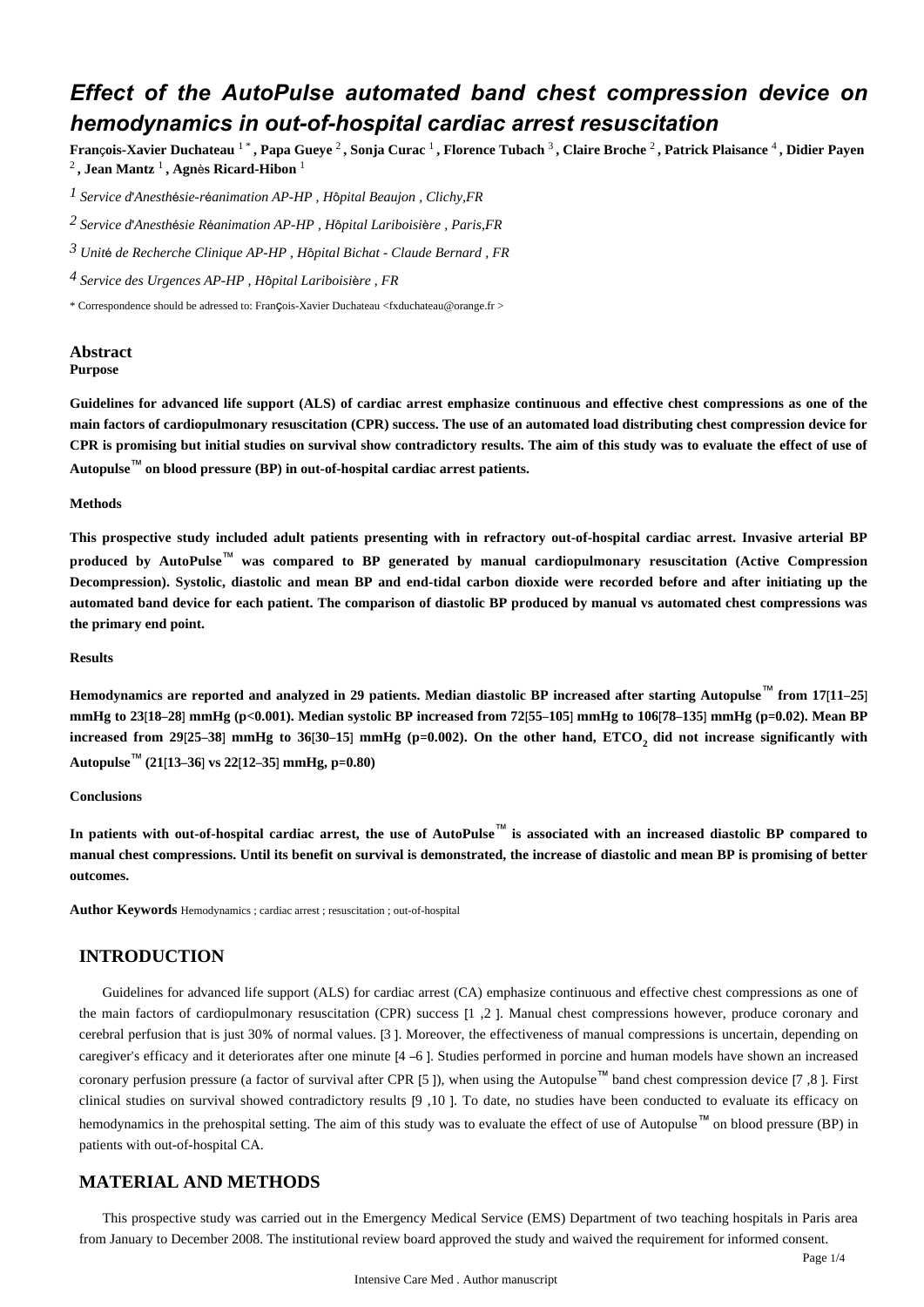As previously described, the French EMS system has 2 types of ambulances: fire brigade squad are nearer to the patient and provides Basic Life Support (BLS) until a physician staffed ambulance arrives [11 ]. CPR is performed according to the European Resuscitation Council (ERC) guidelines until restoration of spontaneous circulation (ROSC) on scene or a decision to discontinue CPR efforts made by the physician [1 ]. Inclusion criterion was: adult patients with refractory out-of-hospital CA despite adequate CPR (no ROSC in the time interval during which the patient was intubated, had a IV line, received epinephrine and had an arterial catheter). All patients had first manual chest compression, then CPR with Autopulse™. The Autopulse™ automated chest compression system (Zoll®, Chelmsford, MA) is based on a load distributing band connected to a back-board containing a motor to retract the band [12 ]. The board was positioned under the patient. The length of the band automatically adjusted to the size and the shape of the patient. The device performs a constant 20% reduction in the anterior-posterior dimension under microprocessor control. Chest compression rate is 100 per minute in the continuous compression mode.

Patients presenting with CA were treated following standard ALS ERC guidelines 2005 [1 ]. All the patients were intubated and mechanically ventilated, received epinephrine and defibrillation if appropriate. Manual chest compressions were continued using active compression-decompression technique (Ambu cardiopump®), which is the standard CPR in both centres for years according to the French guidelines [13 ]. The Ambu cardiopump® device contains a force gauge which allows a control of the quality of chest compressions. A femoral arterial catheter was then inserted to monitor hemodynamics continuously [14 ]. Arterial catheters were femoral arterial catheters (Seldicath, 5F, 12 cm, Plastimed®, France) with fluid-flushed tubing to transducers (Sorensen Transpac III, Abbott Systems®) and a monitoring system (M-series CCT, Zoll®). The transducer was fixed by tape on the mid-axillary level. End-Tidal CO2 (ETCO,) was also measured continuously with a capnometer (M-series CCT, Zoll®) [15 ]. Patients were included at this stage. Three BP values (every 1 minute) were recorded. Then, Autopulse™ was started up and operated in the continuous mode. Three BP values were recorded again, during automated CPR (A-CPR). Diastolic BP produced by manual vs A-CPR were compared for each patient (primary objective). Systolic and mean BP were also compared, as well as ETCO<sub>2</sub> (secondary objectives). A continuous print-out of curves was initiated at inclusion and followed until the end of the protocol.

Hemodynamic data were collected from the continuous print-out of curves. To improve the reliability of measurements, BP curves were digitalized and BP values were calculated from areas under the curve (image analysis software ImageJ). The diastolic BP values given by the monitor were not analyzed because they correspond most often to the nadir of the wave, which can be very different of the mean value of BP during diastole (Fig. 1 ). The diastole was defined as the last third of the wave cycle. Mean BP was calculated from the area under the curve of the whole cycle. Systolic BP was the peak pressure given by the monitor.

Hypothesis was a 25% increase in diastolic BP with Autopulse™ when compared with manual CPR (primary end-point). The estimated number of patients was calculated from the analysis of a previous study, in which mean diastolic BP was 20 mmHg [16 ]. This calculation was based on a 25% (or 5 mmHg) increase of diastolic BP in the A-CPR group, a significance level of  $p < 0.05$ , a two-tailed analysis and a power of 90%. According to this calculation, a sample size of 28 patients would be necessary. The addition of a safety margin resulted in an estimate of 32 patients.

Data are expressed as median [IQR]. The study end-points were analyzed by the Wilcoxon rank sum test for paired data.

### **RESULTS**

A total of 32 patients were included in the study. For 3 patients, BP curves could not be digitalized because of an inadequate scale set up, so hemodynamic data were analyzed from 29 patients. Mean age was 62±16 years. Most of them (n=23) presented with asystole, otherwise a pulseless electrical activity (n=4) or a ventricular fibrillation (n=2). They all received epinephrine before inclusion. Median time interval between CA and BLS start was 6[5 –13] min and between CA and ALS start was 19[13–30] min. Median dose of epinephrine was 7[4 –8 ] mg before inclusion. No ROSC was observed on scene. Diastolic BP on the whole increased after starting Autopulse<sup>™</sup> from 17[11–25] mmHg to 23[18–28] mmHg (p<0.001) (Fig. 2 ). Systolic BP increased from 72[55–105] mmHg to 106[78–135] mmHg (p=0.02). Mean BP increased from 29 $[25-38]$  mmHg to 36 $[30-15]$  mmHg (p=0.002). On the other hand, ETCO, did not increase significantly (21 $[113]$  $-36$ ] vs 22[12–35] mmHg, p=0.80).

## **DISCUSSION**

The significant improvement of diastolic BP as well as systolic and mean BP, when using Autopulse™ compared to manual CPR in prolonged out-of-hospital CA are in accordance with previous studies on ICU terminally ill patients [8 ]. There is no recent evidence of new changes in CA management that improve prognosis a part from optimization of chest compressions. Recent guidelines indicated that chest compressions have to be performed continuously, which improves outcomes [17 ]. To date, the positive impact of the device on survivals has not been demonstrated.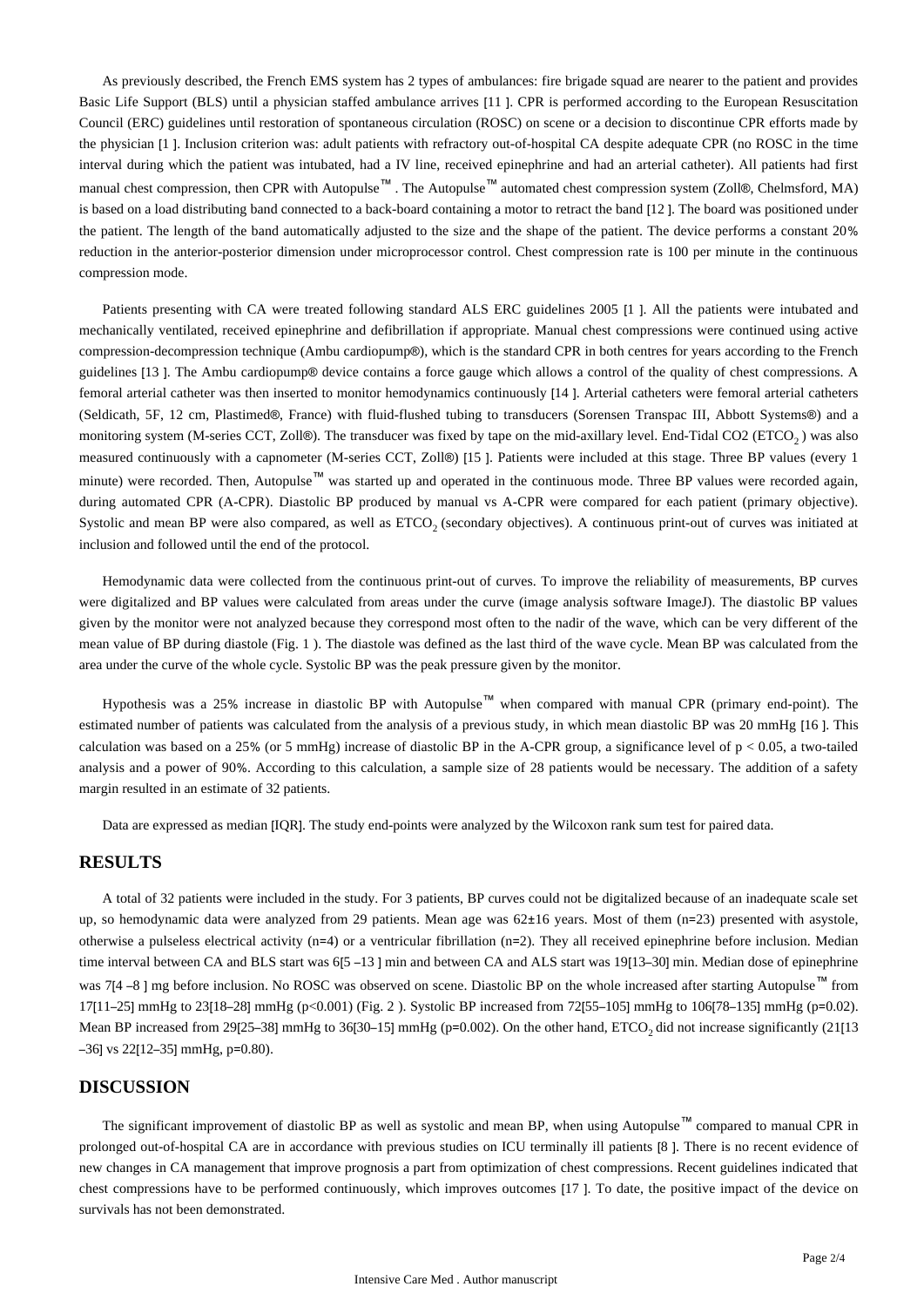The primary end point of the present study was an increase in diastolic BP, which reflects coronary flow. It has been demonstrated as a major determinant of survival among patients with CA in experimental models [19 ]. Beside an increase in diastolic BP, the present study showed improved systolic and mean BP. An improved mean BP may have a positive impact on cerebral flow and on neurological prognosis [17 ]. The mechanism of the device is the load distribution, compressing the entire chest and tacking advantage of the cardiac pump mechanism. To date, there is no clear explanation for the increased BP apart from the fact that distributing force over the anterior chest improves the effectiveness of chest compressions.

On the contrary, we did not observe any increase of the EtCO2, which is an indirect measurement of cardiac output and reflects the quality of CPR [2 ]. This result seems conflicting with the observed BP increase. However, ventilation modalities may affect the EtCO2 in a consequent way under mechanical cardiac massage [20 ]. For a large proportion of our patients, mechanical ventilation was really problematic after starting Autopulse™ . The 20% reduction in the anterior-posterior dimension produced by the device with a rate of 100/min, hampers ventilation. Another important observation to mention is that if the majority of patients improved their hemodynamics, some patients did not or even get worse. It appears that there were both responders and non responders to the technique. There is no obvious relation with patient's weight, comorbidities, initial rhythm, nor total dose of epinephrine in this population but the sample of non responders is small and does not allow to point out any common factor that could help predict who would be a non responder . This issue warrants further investigation. Our study has some limitations. For obvious reasons, the study could not be blinded, but the results are those given according to the assessment protocol, which is independent of attending physician's observation. This before-after study has also the potential temporal bias related to the design. However, the study duration was only 5 minutes, and only 1 minute had elapsed between the 2 periods. Because the study is an observational one, all patients underwent first manual then A-CPR, without cross-over. This sequence is on the disadvantage of A-CPR because the elapsed time worsened the clinical conditions. Finally, the size of the study is limited which precludes any conclusions in term of morbidity and mortality. Nevertheless, the study was sufficiently powered regarding the primary end point.

## **CONCLUSION**

In patients with out-of-hospital CA, a significant improvement on hemodynamics was observed during CPR when using the Autopulse ™ automated chest compression device compared to the manual active compression-decompression CPR. Until its benefits on survival is demonstrated, the increase of diastolic and mean BP is promising of better outcomes in patients with out-of-hospital CA and may justify the use of this device in a modern strategy for ALS.

### **Ackowledgements:**

We would like to acknowledge the technical help of Bernard Cholley, MDPhD, in interpreting the data.

FUNDING SOURCES: French Society of Emergency Medicine fellowship.

#### **Footnotes:**

ClinicalTrials: NTC000641069 http://clinicaltrials.gov/ct2/show/NCT00641069?term=NCT00641069&rank=1

Presented during the American Society of Anesthesiologists annual meeting, New Orleans, October 17–21, 2009.

No potential conflict of interest.

#### **References:**

- 1 . Nolan JP , Deakin CD , Soar J , Böttiger BW , Smith G . 2005 ; European Resuscitation Council Guidelines for Resuscitation 2005, Section 4. Adult advanced life support . Resuscitation . 67S1 : S39 - S86
- $\bullet$  2. International Liaison Committee on Resuscitation . 2005 ; 2005 International Guidelines Conference on Cardiopulmonary Resuscitation and Emergency Care Science with Treatment Recommandations. Part 4: Advanced Life support . Resuscitation . 67 : 213 - 247
- 3 . Delguercio LR , Feins NR , Cohn JD , Coomaraswamy RP , Wollman SB , State D . 1965 ; Comparison of blood flow during external and internal cardiac massage in man . Circulation . 31 : 171 - 180
- 4 . Morley PT . 2007 ; Improved cardiac arrest outcomes: as time goes by? . Crit Care . 11 : 130 -
- 5 . Wik L , Kramer-Johansen J , Myklebust H . Quality of cardiopulmonary resuscitation during out-of-hospital cardiac arrest . JAMA . 2005 ; 293 : 299 304
- 6 . Ochoa FJ , Ramalle-Gomara E , Lisa V , Saralegui I . 1998 ; The effect of rescuer fatigue on the quality of chest compressions . Resuscitation . 37 : 149 152
- 7 . Halperin HR , Paradis N , Ornato JP , Zviman M , Lacorte J , Lardo A , Kern KB . 2004 ; Cardiopulmonary resuscitation with a novel chest compression device in a porcine model of cardiac arrest: improved hemodynamics and mechanisms . J Am Coll Cardiol . 44 : 2214 - 2212
- 8 . Timerman S , Cardoso LF , Ramires JA , Haleprin H . Improved hemodynamic performance with a novel chest compression device during treatment of in-hospital cardiac arrest . Resuscitation . 2004 ; 61 : 273 - 80
- 9 . Ong ME , Ornato JP , Edwards DP , Dhindsa HS , Best AM , Ines CS , Hickey S , Clark B , Williams DC , Powell RG , Overton JL , Peberdy MA . 2006 ; Use of an automated, load-distributing band chest compression device for out-of-hospital cardiac arrest resuscitation . JAMA . 295 : 2629 - 2637
- 10 . Hallstrom A , Rea TD , Sayre MR , Christenson J , Anton AR , Mosesso VN Jr , Van Ottingham L , Olsufka M , Pennington S , White LJ , Yahn S , Husar J , Morris MF , Cobb LA . 2006 ; Manual chest compression vs use of an automated chest compression device during resuscitation following out-of-hospital cardiac arrest: a randomized trial . JAMA  $295 \cdot 2620 - 2628$
- 11 . Gueugniaud PY , David JS , Chanzy E . 2006 ; Vasopressin and epinephrine vs. epinephrine alone in cardiopulmonary resuscitation . N Engl J Med . 359 : 21 30
- 12 . Krep H , Marnier M , Breil M , Heister U , Fischer M , Hoeft A . 2007 ; Out-of-hospital cardiopulmonary resuscitation with Autopulse system: A prospective observational study with a new load-distributing band chest compression device . Resuscitation . 73 : 86 - 95